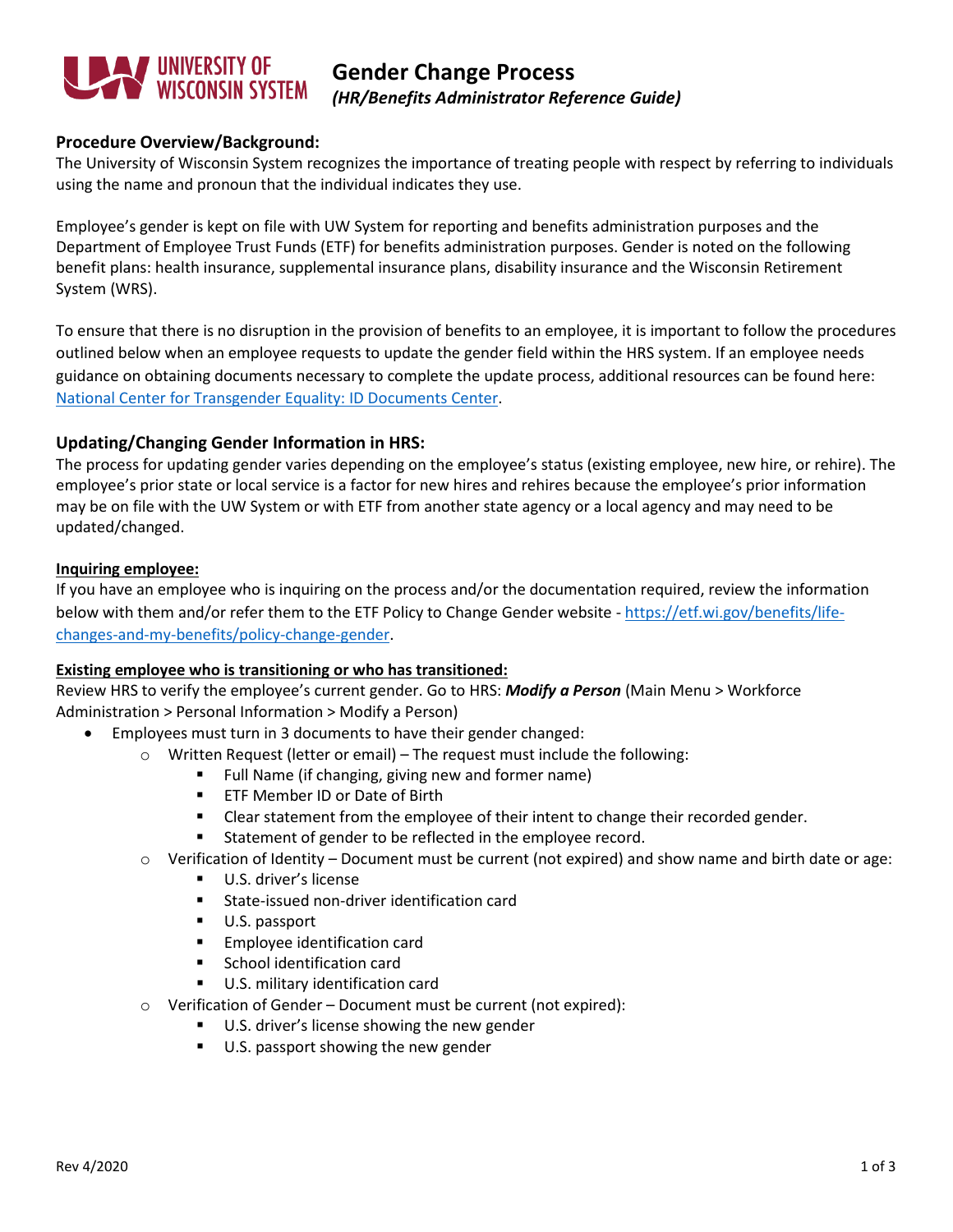

# **Gender Change Process**

*(HR/Benefits Administrator Reference Guide)*

- State-issued amended birth certificate showing the new gender<sup>[1](#page-1-0)</sup>
- **•** Court order directing legal recognition of change of gender
- Medical certification of clinical treatment for gender transition in the form of an original letter from a licensed medical provider
	- A medical certification must include **all** of the following:
		- o A statement that clinical treatment is being given
			- o The date treatment began
			- o Employee name and birth date
			- o Medical provider's name, address and phone number
- The documents submitted must hold enough information, such as the employee's name and birth date, to clearly identify the employee.

# **New hire who has transitioned (no prior state or local service):**

- The employee's gender as noted in their documentation provided at hire can be entered in HRS.
	- o Documentation that is acceptable to document gender:
		- U.S. driver's license
		- U.S. passport
		- **State-issued amended birth certificate**
		- **Court order directing legal recognition**
		- Medical certification of clinical treatment for gender transition in the form of an original letter from a licensed medical provider
			- A medical certification must include **all** of the following:
				- o A statement that clinical treatment is being given
				- o The date treatment began
				- o Employee name and birth date
				- o Medical provider's name, address and phone number
- The document submitted must hold enough information, such as the employee's name and birth date, to clearly identify the employee.
- The employee's gender is fed on the daily file to ETF.

### **New hire who has transitioned or is transitioning (prior state or local service):**

Follow the process for 'Existing employee who is transitioning or who has transitioned'.

### **New hire who is transitioning (no prior state or local service):**

A new hire in the process of transitioning will need to provide the same documentation as outlined in the section for 'Existing employee who is transitioning or who has transitioned'. Until the new employee has provided this information, the employee's gender as provided in the new hire documentation must be entered in HRS. Once the employee has the 3 required documents, they may follow the process for 'Existing employee who is transitioning or who has transitioned'.

<span id="page-1-0"></span><sup>&</sup>lt;sup>1</sup> Wisconsin's vital records law does not allow ETF to request and accept a photocopy that the employee has made of their Wisconsinissued birth certificate. One of the following methods must be followed to use a Wisconsin-issued birth certificate as proof of gender.

o The employee may show the certified birth certificate to their human resource administrator. The human resource administrator can legally photocopy it, mark it "for administrative purposes" and send the copy to ETF.

o The employee may send a certified copy of their amended Wisconsin-issued birth certificate to ETF directly.